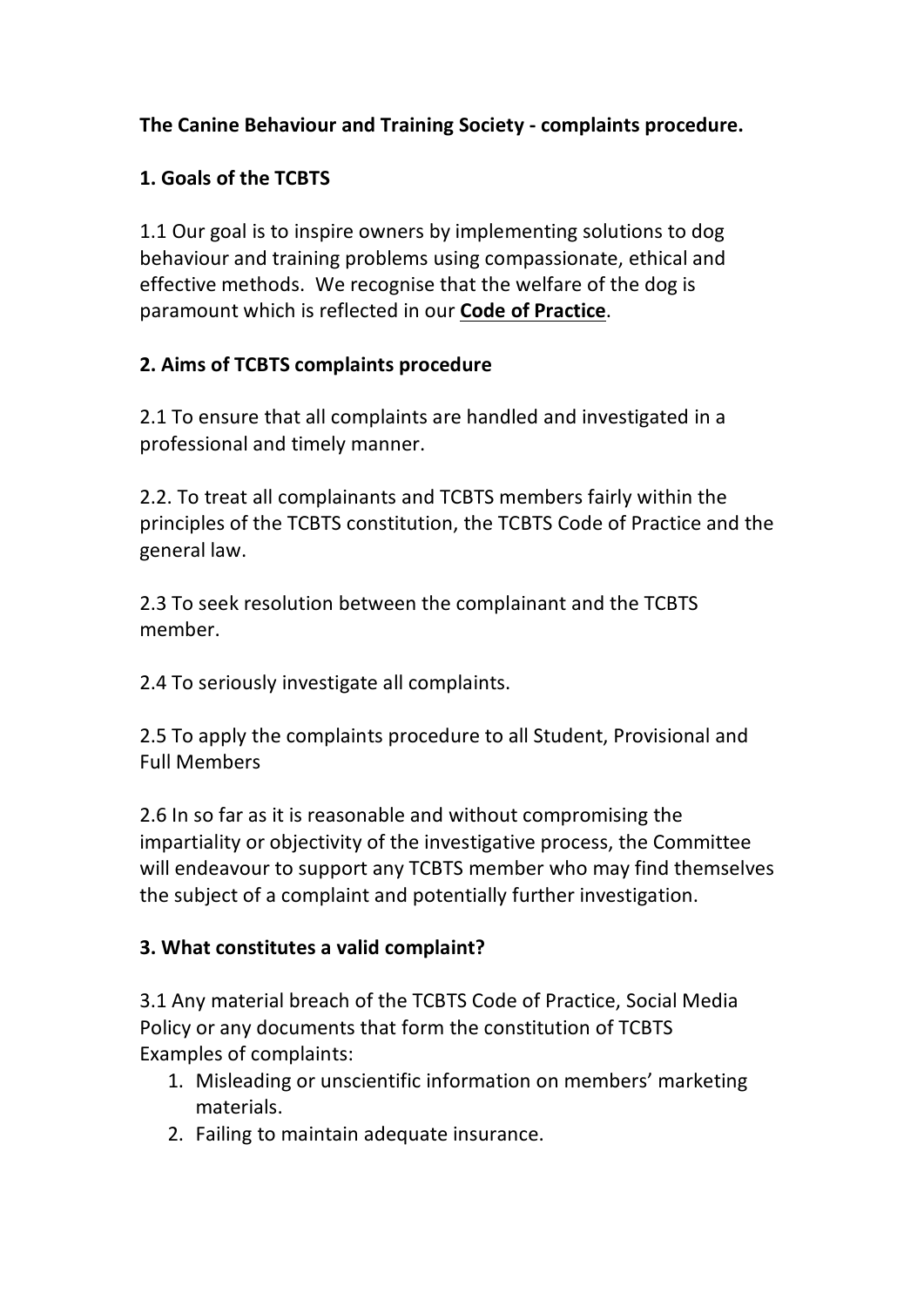3. Deliberately causing avoidable harm, contrary to the welfare interests of an animal.

Examples of issues which will not be considered as complaints:

- 1. Failure to satisfactorily resolve a client's problem insofar as is reasonable.
- 2. Failure to keep an appointment.

Issues raised by a client, veterinary personnel, other industry professionals, or members of the public, that following an initial investigation are not deemed by the board to be of a serious nature, would not immediately invoke the full complaints procedure, and it would be expected that if possible, following discussion, the matter could be resolved informally without further involvement with the complainants.

\*\*informally - We will look to resolve the complaint to the satisfaction of the complainants without invoking the full complaints procedure. An informal resolution may still result in internal recommendations and learning outcomes for the member\*\*

# **4. Who may make a complaint?**

4.1 Anyone may make a complaint, including members of the public, other members, veterinary professionals, other organisations. This list is not exhaustive.

# **5. The complaints procedure**.

5.1 All complaints must be made in writing and submitted by either email or post to the TCBTS office. The complainant will give their full name, contact telephone number, e-mail address (if available) and postal address. Full contact details will be requested if not initially provided. Failure to provide satisfactory information will render the complaint null and void.

Anonymous complaints will be disregarded.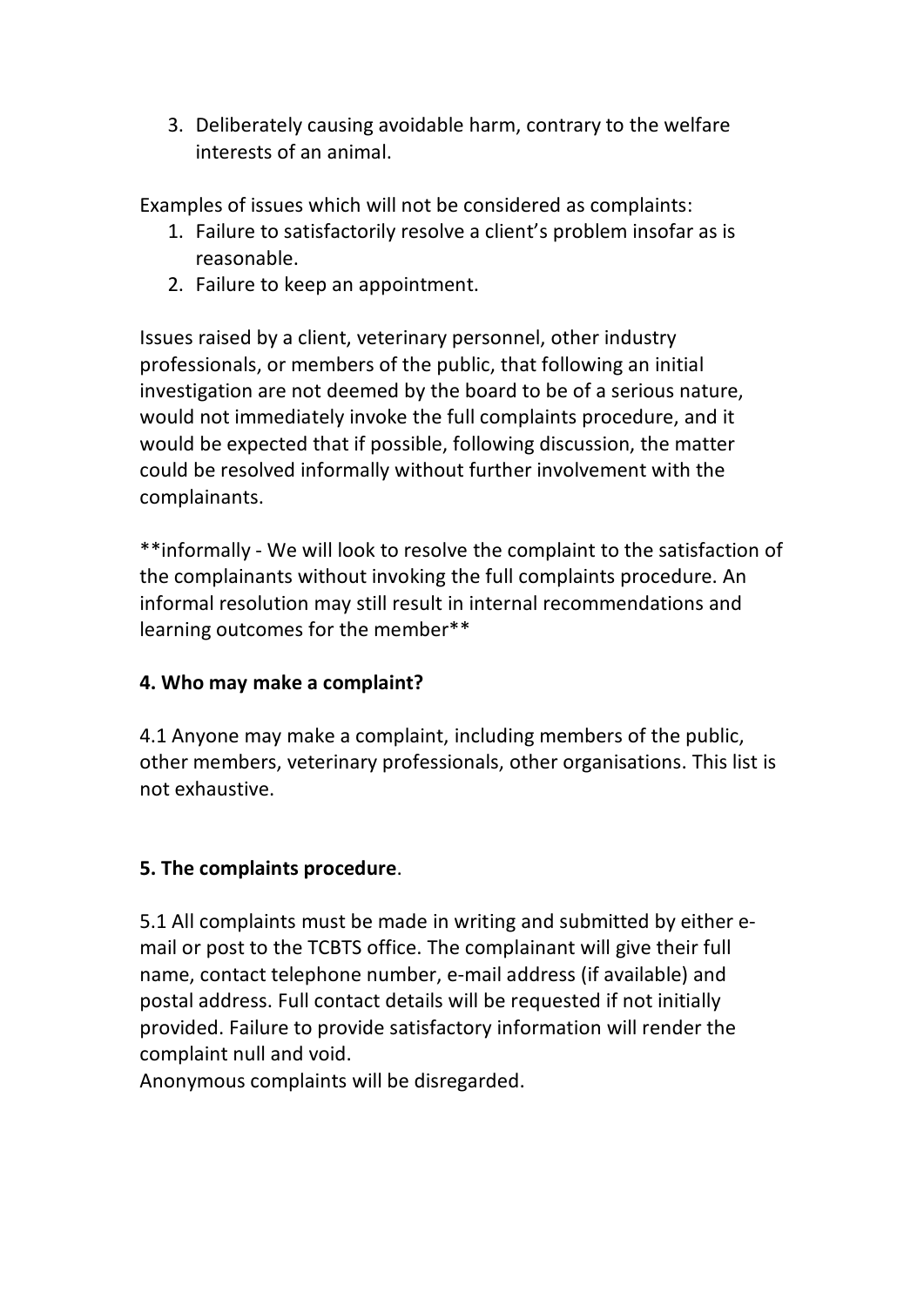5.2 If we believe a complaint is frivolous or vexatious, we reserve the right to terminate our investigation of the complaint. A complaint will be deemed vexatious or frivolous if it is:

a) obsessive, harassing, or repetitive; b) insistent on pursuing non-meritorious complaints and/or unrealistic, unreasonable outcomes; c) insistent on pursuing what may be meritorious complaints in an unreasonable manner; d) designed to cause disruption or annoyance; and/or

e) demanding for redress which lacks any serious purpose or value.

In such cases, TCBTS will write to you explaining why we are terminating consideration of your complaint.

5.3 The complaint will be logged at the administrative office. Membership status of the individual will be checked and if found not to be a member the complainant will be informed that no action can be taken by the TCBTS.

5.4 The letter of complaint and contact details of the member will be passed to the Board designated complaint manager (CM). The CM will then inform the member by email or phone that a complaint has been received and that details will follow once the full details of the complaint have been established and whether there are grounds for a complaint. The member will be informed within 28 days, this time frame may be extended by agreement of the board.

Once appointed, the CM will be the initial point of contact for the member and complainant.

5.5 The CM will contact the complainant by telephone, e-mail or letter to ascertain the exact terms of the complaint. The precise details of the complaint will be ascertained and documented by CM and submitted to the complainant for agreement.

5.6 If the complainant advises of independent parties who may be able to support the complaint, the validity of this will be checked by the CM.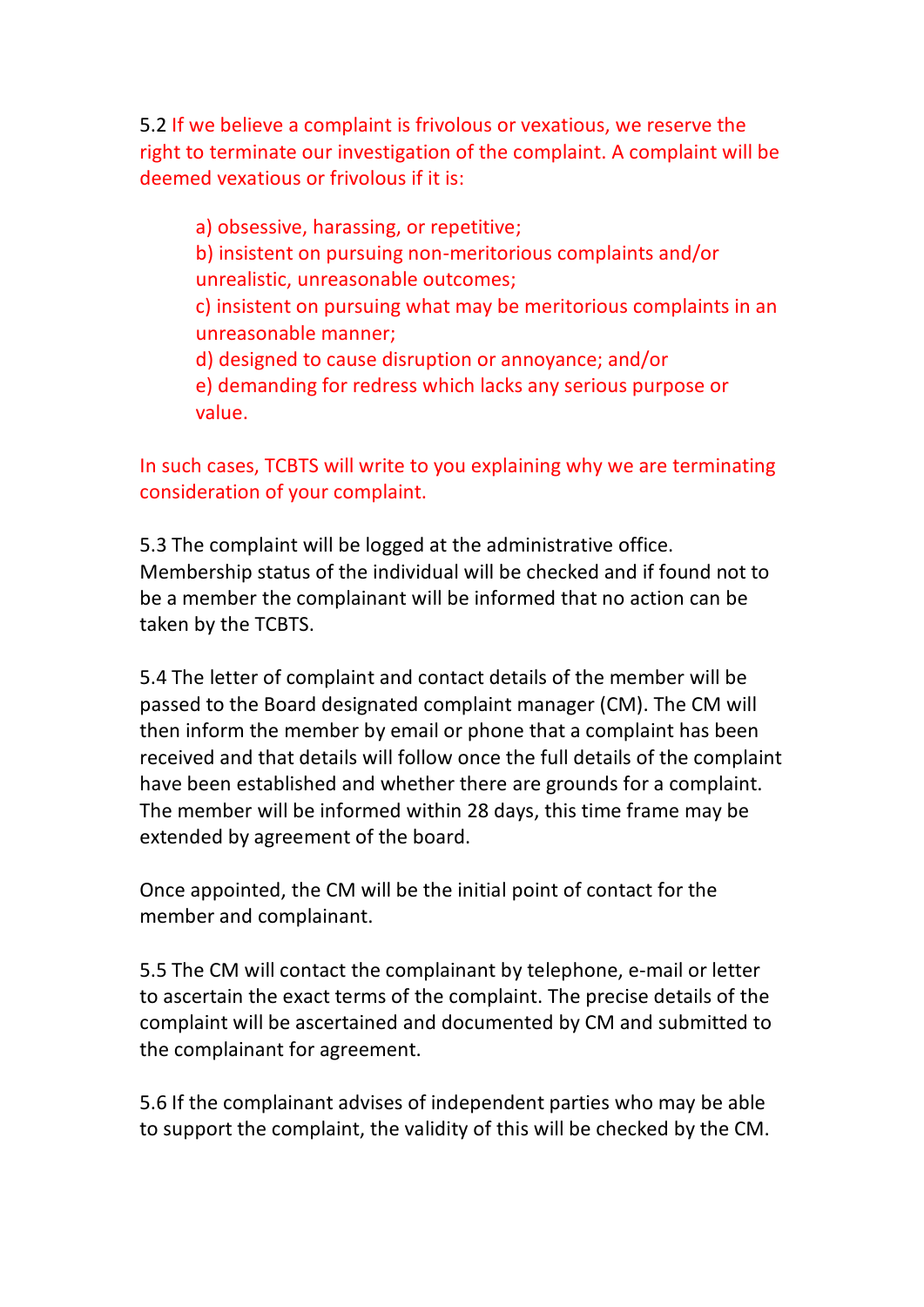5.7 If the complainant supplies names and contact details (telephone number, e-mail address and postal address) of those independent parties referred to above then they will be contacted in writing/email by the CM. Failure to provide contact details will mean no contact will be made.

5.8 The CM will carry-out an initial investigation into the complaint and report back their findings to the complaint committee/board.

If during the initial investigation there are areas requiring further clarification from the member. Following notification of the member (5.9) the member will be invited to attend an informal fact-finding meeting and where possible this will be with the CM and an allocated board member.

5.9 The CM will contact the member in writing (e-mail, postal) and explain the terms of the complaint, including the name of the complainant and witnesses if the complainant is happy for this to be revealed.

The CM will forward copies of relevant documentation to the member by either e-mail or recorded delivery. The member will not be asked to respond until in possession of this.

a) Anyone making a complaint is expected to maintain confidentiality and avoid publishing to third parties, either on social media or by other means, any correspondence about the complaint between the complainant and defendant.

b) Once the process is underway, evidence of any attempts by either the defendant or the complainant to contact, bully, intimidate, defame, slander or libel the other party and their advisors, will be viewed as a serious breach. It may result in expulsion of the member or rejection of the complainant and their complaint.

5.10 The member will be asked to submit a written response to the allegations along with any supporting evidence, within 14 days of receipt. Extensions to this may be granted at the discretion of the Board.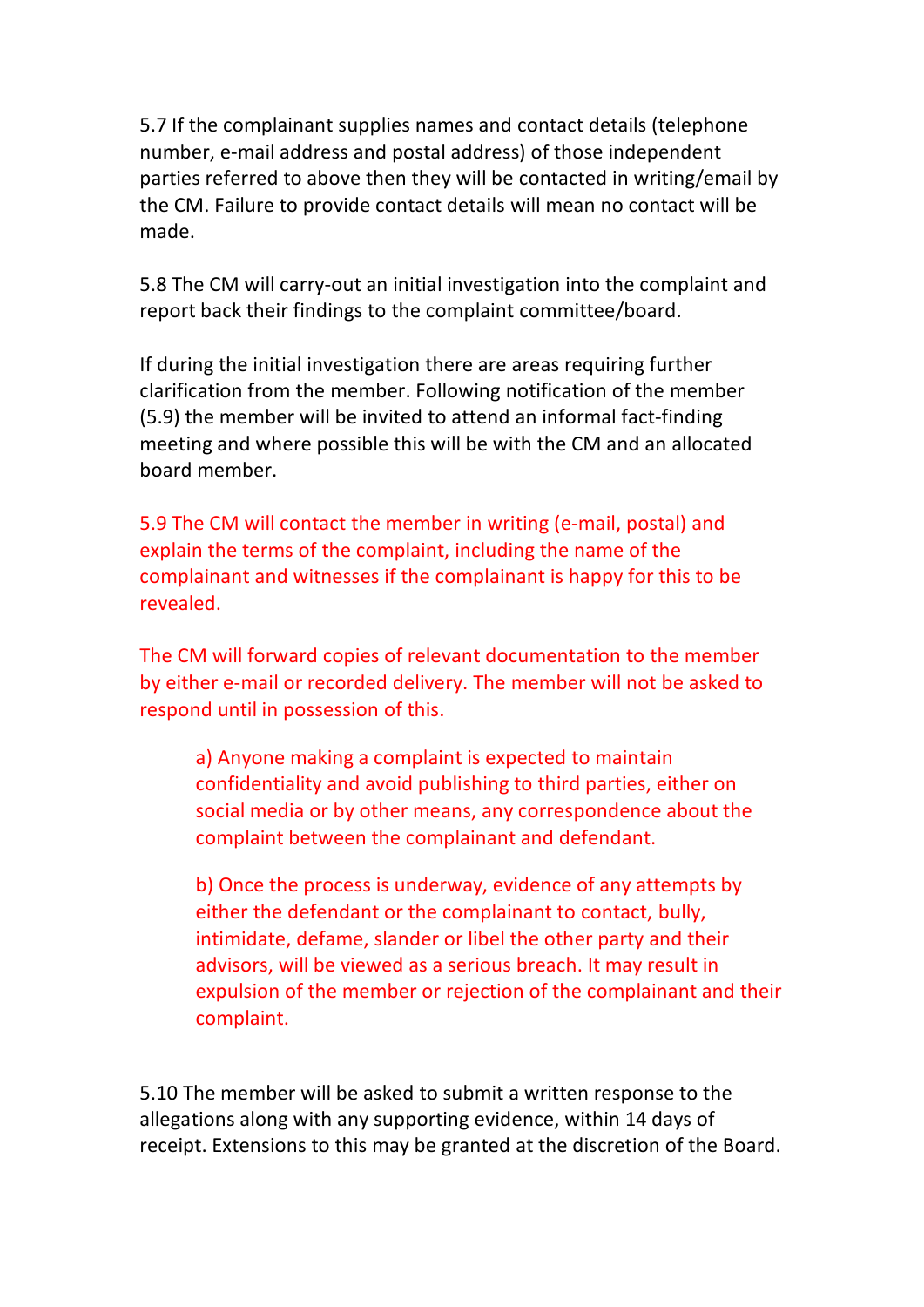5.11 The CM and TCBTS Board will consider the member's written response alongside the initial investigation and, if deemed reasonable, no further action will be necessary and both parties will be informed in writing.

5.12 In the eventuality that the CM and TCBTS Board does not consider that the member's written response is reasonable or supported by the findings of the investigation, the member will be informed in writing

Negotiation with the complainant and member may still be appropriate to reach a satisfactory resolution of the complaint.

5.13 If resolution is not reached by both parties, or the alleged offence is considered to be of such a serious nature, the complainant and member will be asked to attend a meeting of the TCBTS Complaint Committee/Board.

This meeting should take place at a convenient location or via Zoom or similar for both parties, at a time and date that is suitable. The member will be given 28 days written notice to attend a meeting of the Committee/Board and written details of the complaint made against them.

The complaints panel will consist of the CM and any other members of the TCBTS complaints committee or board as agreed upon by the Board. The member and complainant will be allowed the opportunity to be accompanied by another. The member may be accompanied by an ABTC or TCBTS member or solicitor who can support them and/or present their case. In addition, the complainant will be given the opportunity to present their case or ask another (e.g., solicitor) to do so for them.

It shall be for the complaints panel/board to determine the nature of the meeting and whether further questioning is appropriate.

If either the member or complainant declines or refuses to attend such a meeting, it may proceed in their absence.

Within 14 days of the meeting a decision will be made by the TCBTS committee/Board members, including any sanctions deemed appropriate (7.1). No member may be expelled unless at least two thirds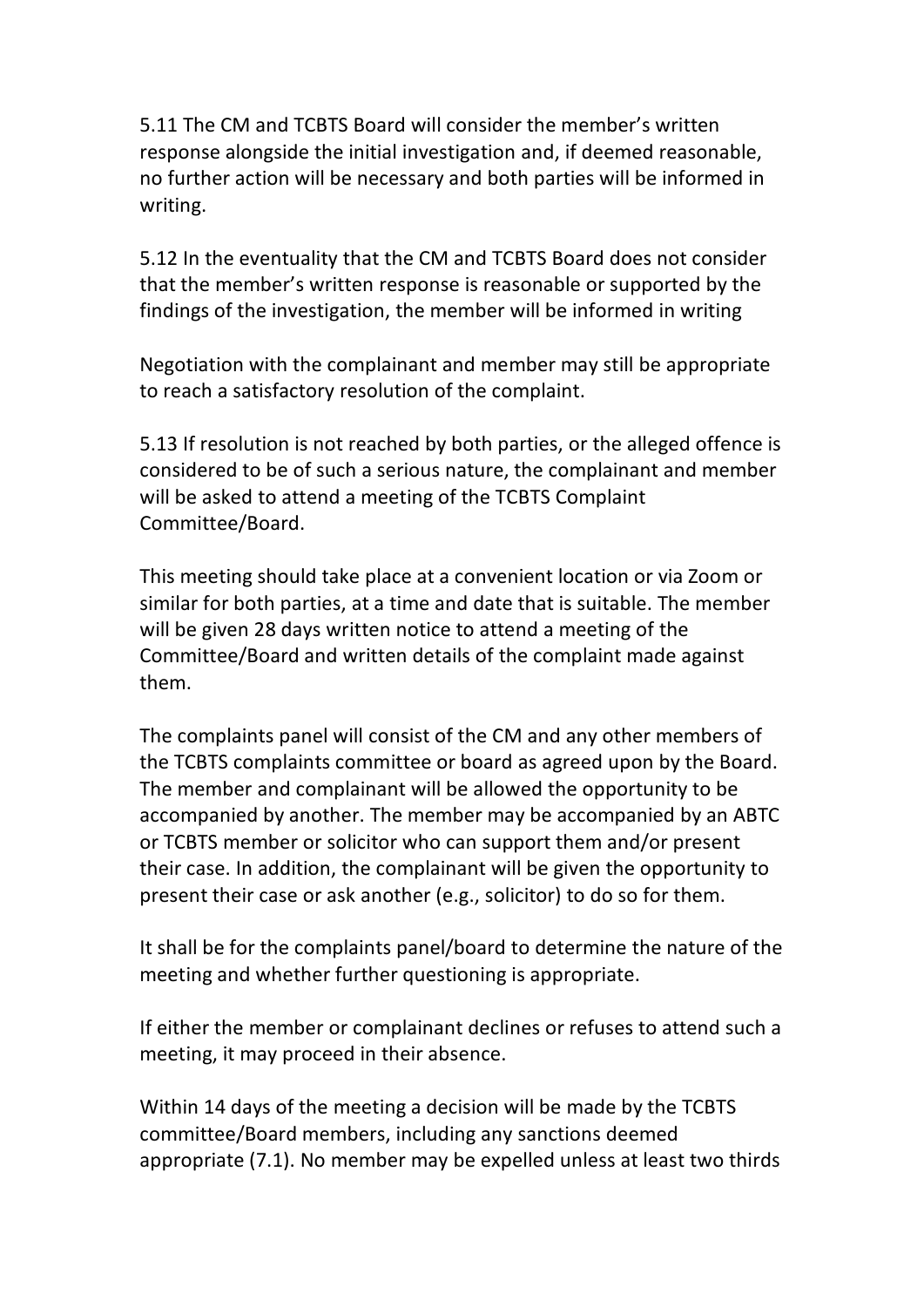of the committee/Board then present vote in favour of the member's expulsion.

The member and complainant will be informed of this decision in writing.

5.14 All complaints will be investigated fully (2.4). If during any investigation pertinent to the complaint, a member is found to have additionally breached the TCBTS Code of Practice, Social Media Policy etc. (3.1) or any documents that form the constitution of TCBTS, including bringing TCBTS into disrepute, this will be reported by the CM to the TCBTS board and the member will be informed in writing and asked to respond to these in writing, within 14 days or receipt.

This may result in an additional investigation separate to the complaint and possibly further disciplinary action

### **6. Points to consider**

6.1 For ease the use of telephone calls may be appropriate. If this option is utilised then the member will be contacted and agreement reached for a date and time. Members will not be "cold called" and questioned. Where possible, telephone calls between the CM and the member will last no longer than 30 minutes; if this is not sufficient time then both parties should agree another date and time.

Discussion of the actual complaint will only happen once the member has been informed in writing of the nature of the complaint and provided with copies of documentation relating to it.

### **7. Sanctions.**

7.1 Sanctions will reflect the gravity of the offence, for example they may include offering an apology to the complainant, completing CPD within a specified timeframe, written warning, or expulsion for serious or continuing failures. Failure to comply with recommendations may result in further disciplinary actions by the TCBTS Board.